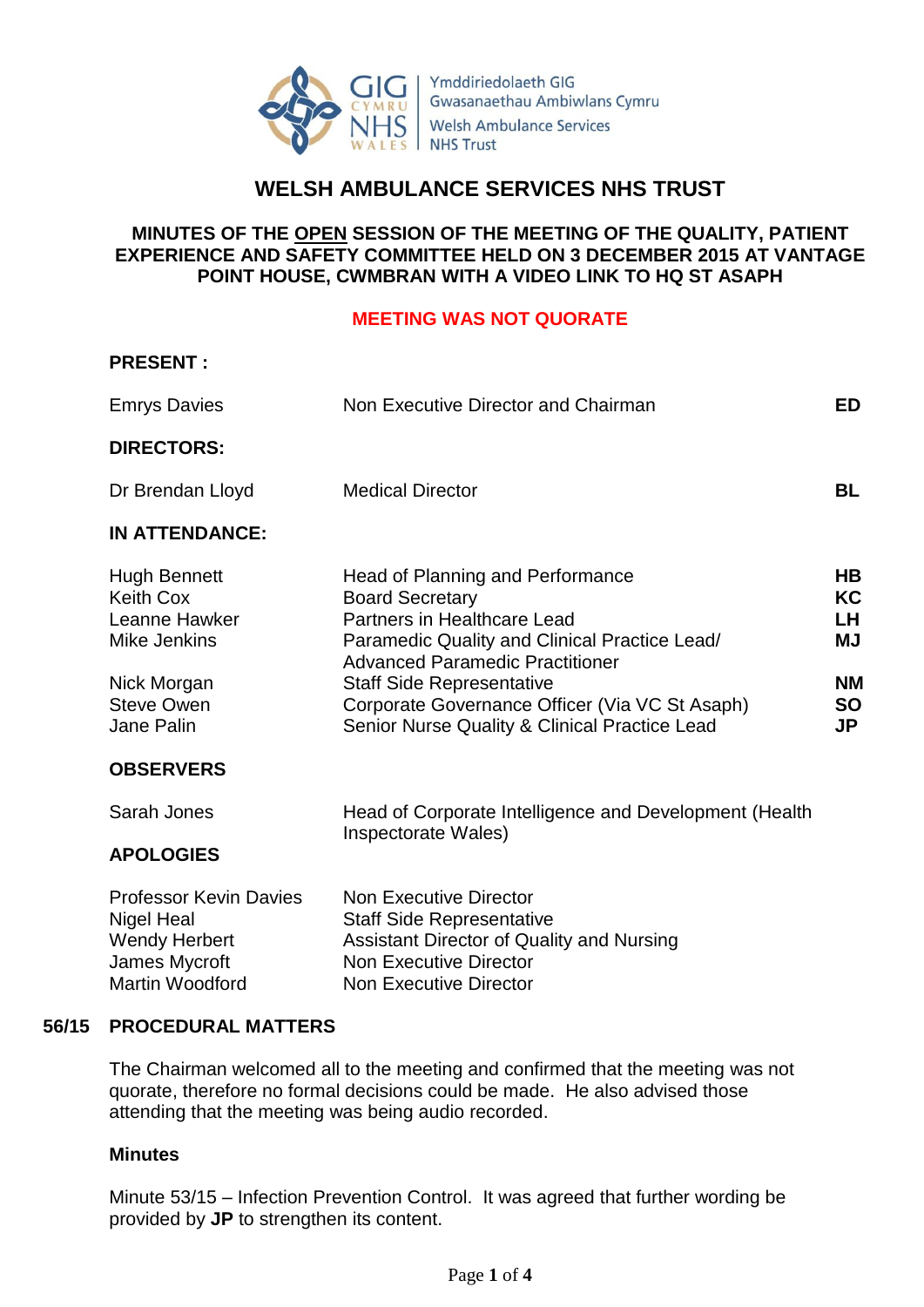## **Action Log**

The Action Log was considered by the Committee.

The Partners in Healthcare Lead updated the Committee on No: 5 - previous Patient Story information.

The Head of Planning and Performance updated the Committee in terms of the Local Delivery Plans (Action No: 2) and confirmed that a more detailed report would be provided at the next meeting.

### **RESOLVED: That**

- **(1) the Minutes of the meeting held on 22 October 2015 be deferred for consideration at the next meeting of the Committee;**
- **(2) the standing declaration of the Chairman, Mr Emrys Davies as a retired member of UNITE be noted; and**
- **(3) the Action Log be recommended for consideration at the next meeting.**

# **57/15 PATIENT STORY**

The Partners in Healthcare Lead introduced the story to the Committee which concerned a gentleman called Damian who had cerebral palsy and was a regular user of the Trust's Patient Care Service. Due to his condition, Damian required 24/7 care.

The Committee were shown a video of Damian who reflected upon certain dignity issues he had encountered whilst using the service. He also commented upon the challenges faced as certain ambulance vehicles did not cater for his carer to be sat next to him when making the journey to hospital.

The Committee were informed that this story has been used to facilitate the introduction of a social model to address the issues raised by Damian. Members discussed at length the challenges faced by the Trust concerning disabled patients both in terms of communication and transport.

It was suggested following further debate, that the Medical Director referred the issues discussed to the Executive Management Team for their consideration going forward.

## **RESOLVED: That the patient story be noted.**

# **58/15 INTEGRATED PERFORMANCE REPORT**

The Chairman advised that the report had been presented at Trust Board on 27 November 2015 and was to be taken as read.

**RESOLVED: That the report be noted.**

# **59/15 100 DAY IMPROVEMENT PLAN FOR PUTTING THINGS RIGHT REPORT**

The Senior Nurse Quality & Clinical Practice Lead provided the Committee with an overview of the report which had been presented to Trust Board on 27 November 2015.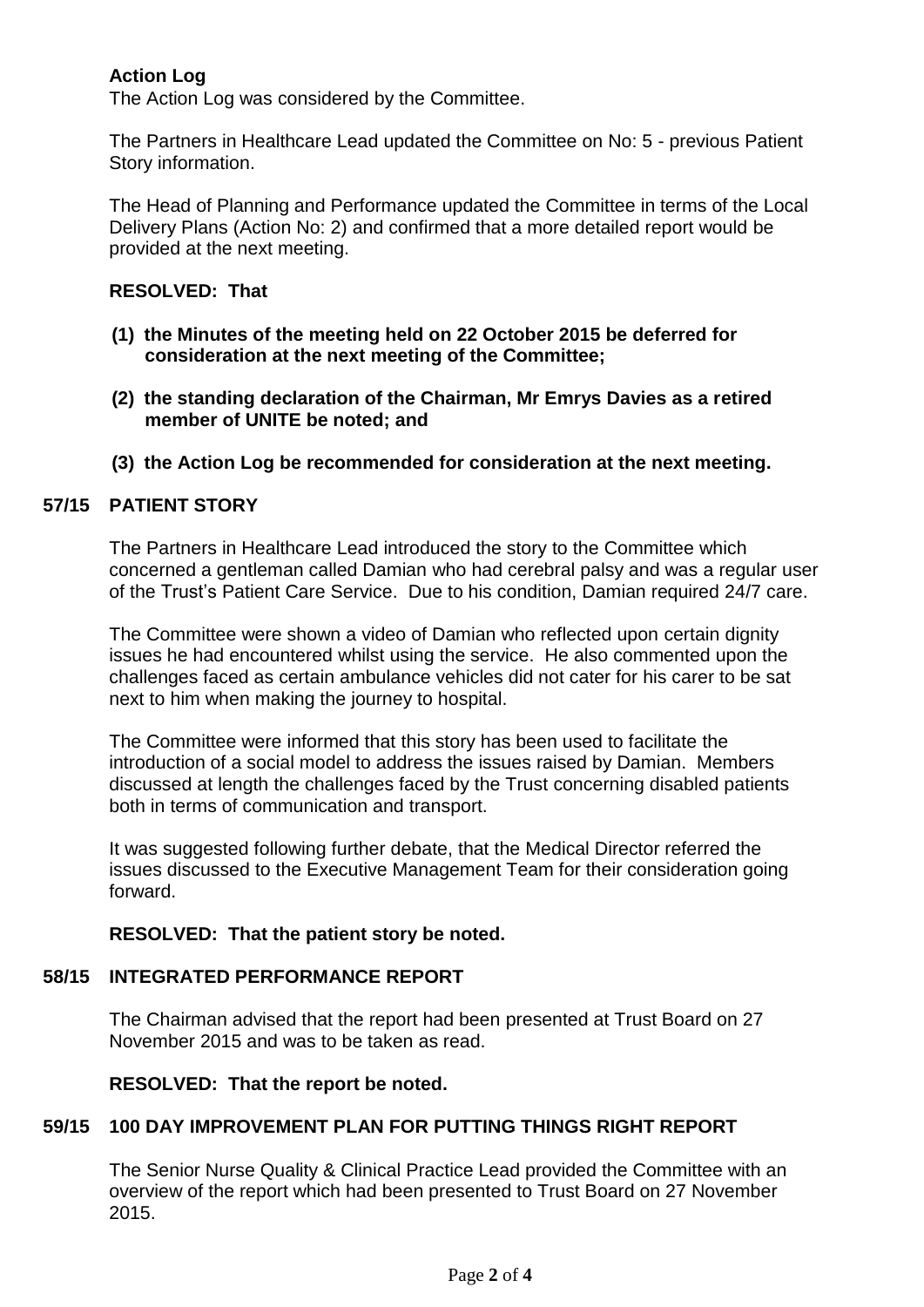**RESOLVED: That the monthly report on Concerns for information and monitoring purposes be noted.**

#### **60/15 ORGANISATIONAL LEARNING GROUP (OLG) UPDATE**

An update was provided by the Medical Director who informed the Committee of the six key areas, determined by priority, which the OLG was taking forward:

- EMS Vehicle allocation
- EMS call handling
- Moving and Handling
- Road Traffic Collisions
- PCS Service User Experience
- OLF Model

#### **RESOLVED: That the proposed direction of travel for Organisational Learning within the Trust be noted.**

#### **61/15 CLINICAL AUDIT AND EFFECTIVENESS PROGRAMME**

The Medical Director provided the Committee with a summary update of the Clinical Audit and Effectiveness Programme and explained how topics were selected for audit.

The Chairman sought clarity in terms of the lessons being learned through the audit process and how these were being communicated. The Medical Director explained the process and advised that clinical bulletins were circulated to staff. In terms of going forward, **MJ** informed the Committee of ongoing work which would enable, once completed, for the Trust to be aware that staff had acknowledged the receipt of clinical bulletins.

#### **RESOLVED: That the update be noted.**

#### **62/15 MEDICINES MANAGEMENT ANNUAL REPORT and UPDATED MEDICINES MANAGEMENT POLICY**

Members were given an overview of both the annual report and the updated Medicines Management policy by the Medical Director.

**RESOLVED: That**

- **(1) the updates be noted;**
- **(2) the Committee support the introduction of the updated Medicines Management policy; and**
- **(3) a note of thanks be recorded to the team involved in the production of the annual report.**

#### **63/15 PROFESSIONAL REGISTRATION FOR NURSES AND PARAMEDICS**

The Senior Nurse Quality & Clinical Practice Lead and the Medical Director provided the Committee with the necessary assurance that the Trust's process for professional registration was robust and gave a brief overview with regard to the registration of Nurses and Paramedics respectively.